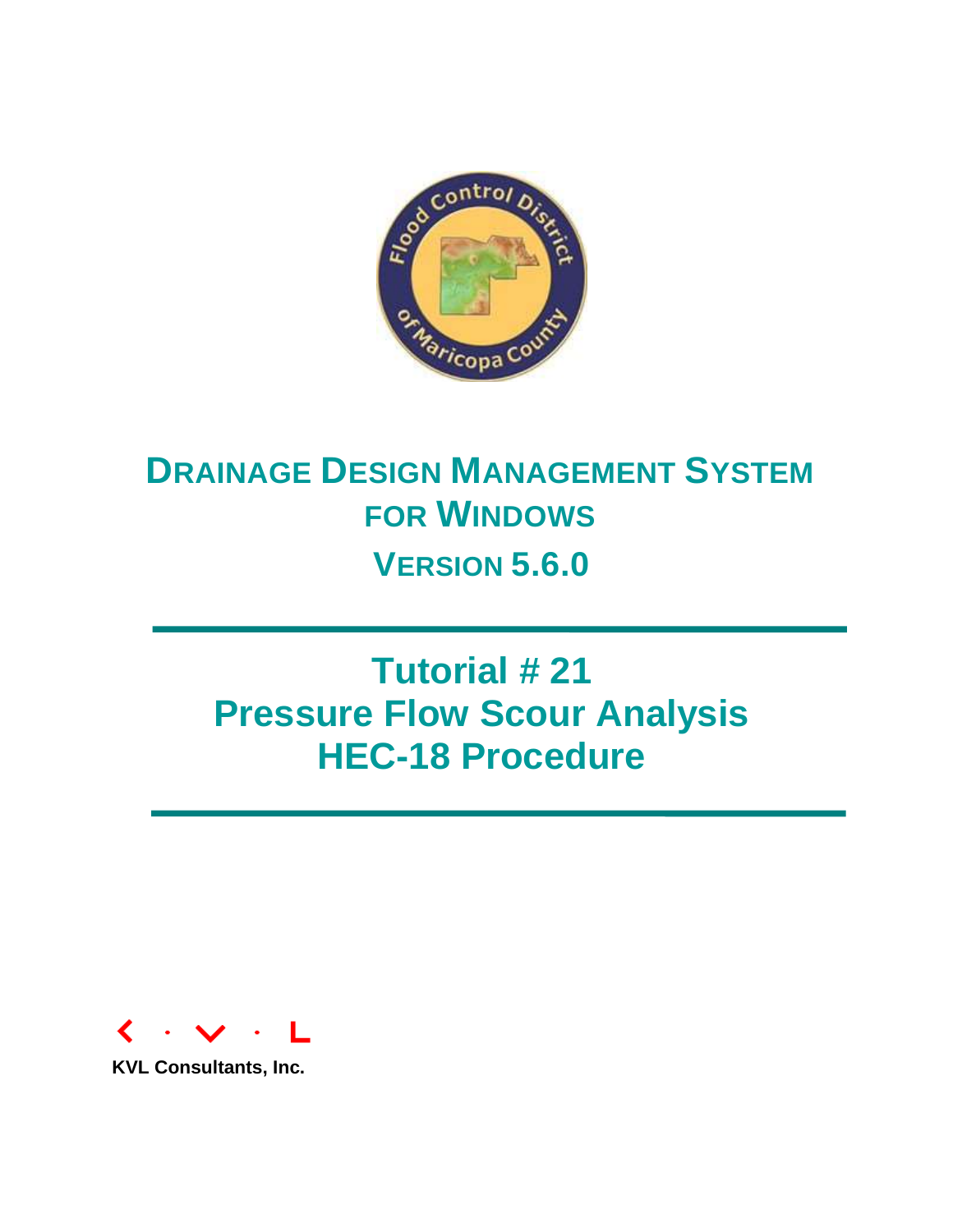# **PRESSURE FLOW SCOUR ANALYSIS (HEC-18 PROCEDURE)**

# **TABLE OF CONTENTS**

| No. |     | <b>Section</b> |  |  |  |
|-----|-----|----------------|--|--|--|
| 1.0 |     |                |  |  |  |
| 2.0 |     |                |  |  |  |
|     | 2.1 |                |  |  |  |
|     |     | 2.1.1          |  |  |  |
|     |     |                |  |  |  |
|     |     | 2.1.3          |  |  |  |
|     |     | 2.1.4          |  |  |  |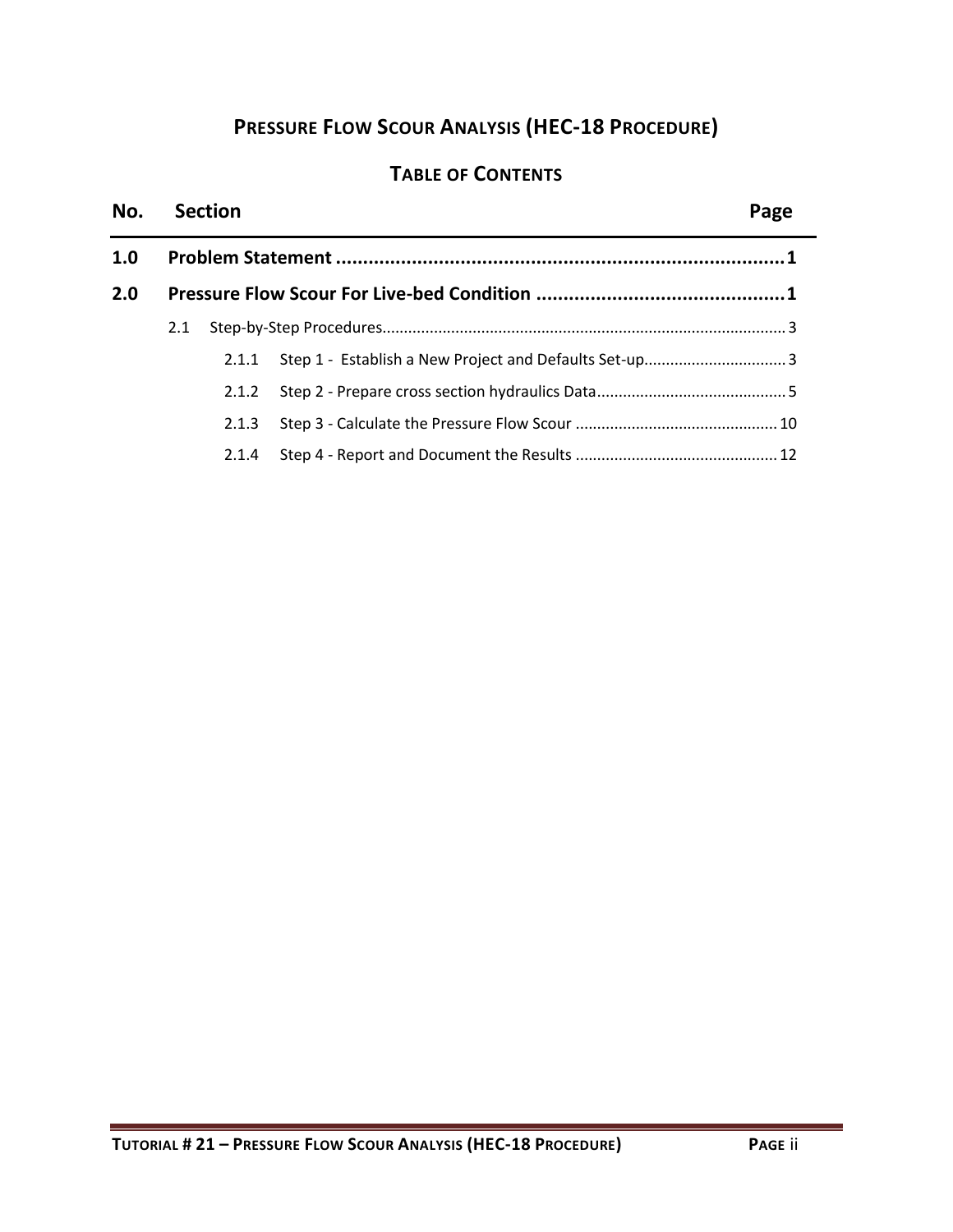# <span id="page-2-0"></span>**1.0 PROBLEM STATEMENT**

A pressure flow scour depth under the bridge inundation conditions is computed using equation developed by FHWA (2012). Based on the transport of bed material, there are two conditions for pressure flow scour: live-bed condition and clear-water condition. A typical bridge inundation flow is shown below.



Figure 1: Vertical contraction under the bridge (FHWA, 2012)

## <span id="page-2-1"></span>**2.0 PRESSURE FLOW SCOUR FOR LIVE-BED CONDITION**

To estimate the pressure flow scour using HEC-18 procedure use the following given conditions:

- The Cross Section "*BRIDGE\_SEC*"
	- $\triangleright$  Parameters for Hydraulics and Geometry:

| Design Flow Rate (cfs):                                  | 600   |
|----------------------------------------------------------|-------|
| <b>Dominant Flow Rates (cfs):</b><br>$\bullet$           | 800   |
| <b>Channel Slope for Design Flow (ft/ft):</b>            | 0.005 |
| <b>Channel Slope for Dominant Flow (ft/ft):</b>          | 0.005 |
| <b>Channel Manning's n for Design Flow:</b><br>$\bullet$ | 0.035 |
| LOB Manning's n for Design Flow:                         | 0.035 |
| <b>ROB Manning's n for Design Flow:</b><br>$\bullet$     | 0.035 |
| <b>Channel Manning's n for Dominant Flow:</b>            | 0.035 |
| LOB Manning's n for Dominant Flow:<br>$\bullet$          | 0.035 |
| <b>ROB Manning's n for Dominant Flow:</b><br>$\bullet$   | 0.035 |
|                                                          |       |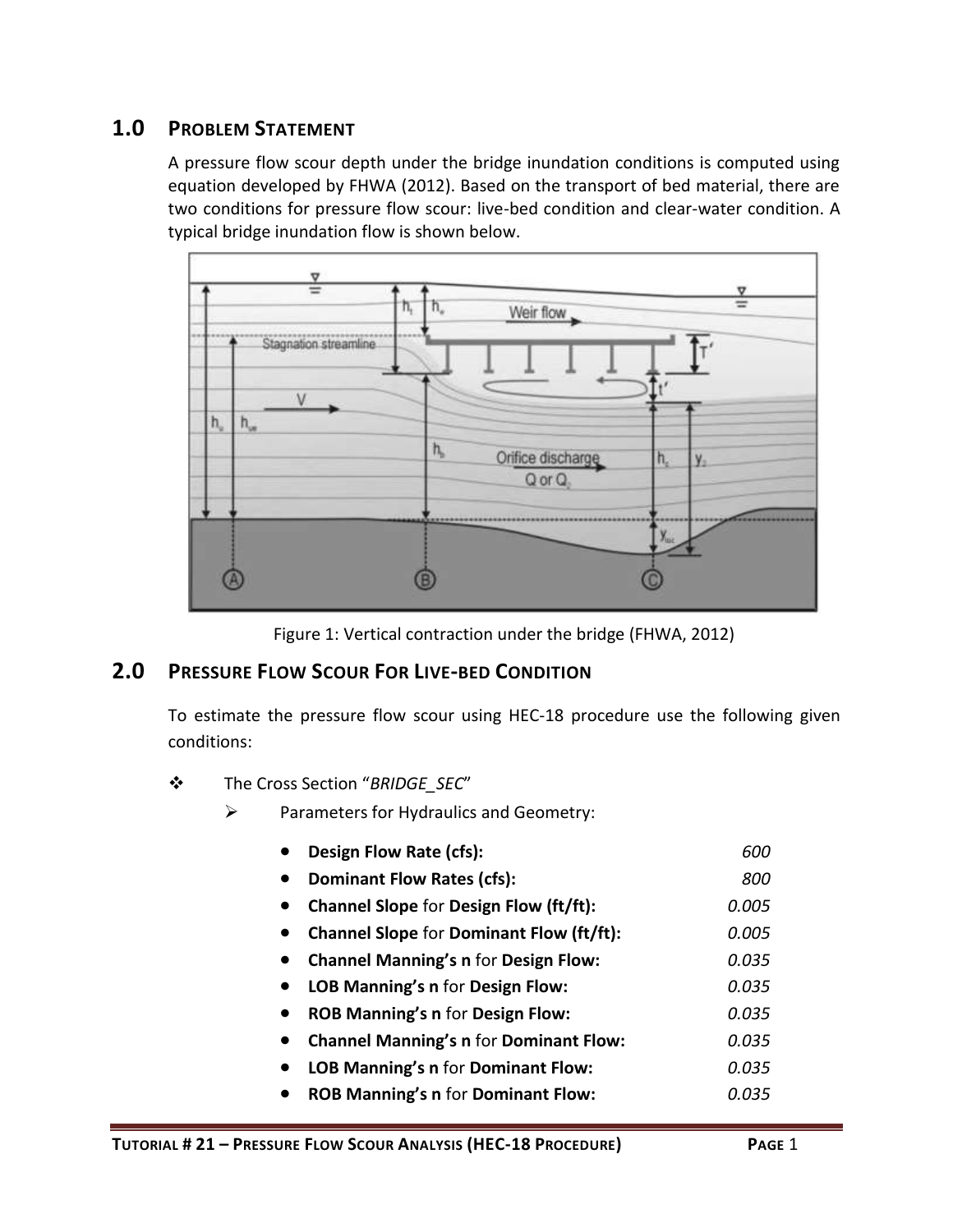| <b>Station (X)</b> | <b>Elevation (Y)</b> | <b>Notes</b>              |
|--------------------|----------------------|---------------------------|
|                    | 30                   |                           |
| 5                  | 23                   | Left Bank Station         |
| 10                 | 12                   |                           |
| 15                 | 11                   |                           |
| 18                 | 14                   |                           |
| 22                 | 22                   | <b>Right Bank Station</b> |
| 25                 | 30                   |                           |

**The geometric data (station and elevation) of the cross section:**

The Cross Section "*UPSTREAM\_SEC*"

- $\triangleright$  Parameters for Hydraulics and Geometry:
	- **Design Flow Rate (cfs):** *900*
	- **Channel Slope** for **Design Flow (ft/ft):** *0.012*
	- **Channel Manning's n** for **Design Flow**: *0.040*
	- **LOB Manning's n** for **Design Flow:** *0.040*
	- **ROB Manning's n** for **Design Flow:** *0.040*
	- **The geometric data (station and elevation) of the cross section:**

| <b>Station (X)</b> | Elevation (Y) | <b>Notes</b>              |
|--------------------|---------------|---------------------------|
|                    | 25            |                           |
| 6                  | 18            | Left Bank Station         |
| 8                  | 16            |                           |
| 14                 | 13            |                           |
| 22                 | 14            |                           |
| 28                 | 18            | <b>Right Bank Station</b> |
| 35                 | 19            |                           |
| 41                 | 25            |                           |

- Parameters for *live-bed condition and non-overtopping case calculation*:
	- **Particle size D<sup>50</sup> (ft)**: *20.00*
	- **Bottom width of upstream channel, W<sup>1</sup> (ft)**: *210.00*
	- **Bottom width of contraction less piers, W<sup>2</sup> (ft)**: *40.00*
	- **Vertical size of the bridge opening, h<sup>b</sup> (ft)**: *3.00*
	- **Height of the obstruction, T (ft):** *0.50*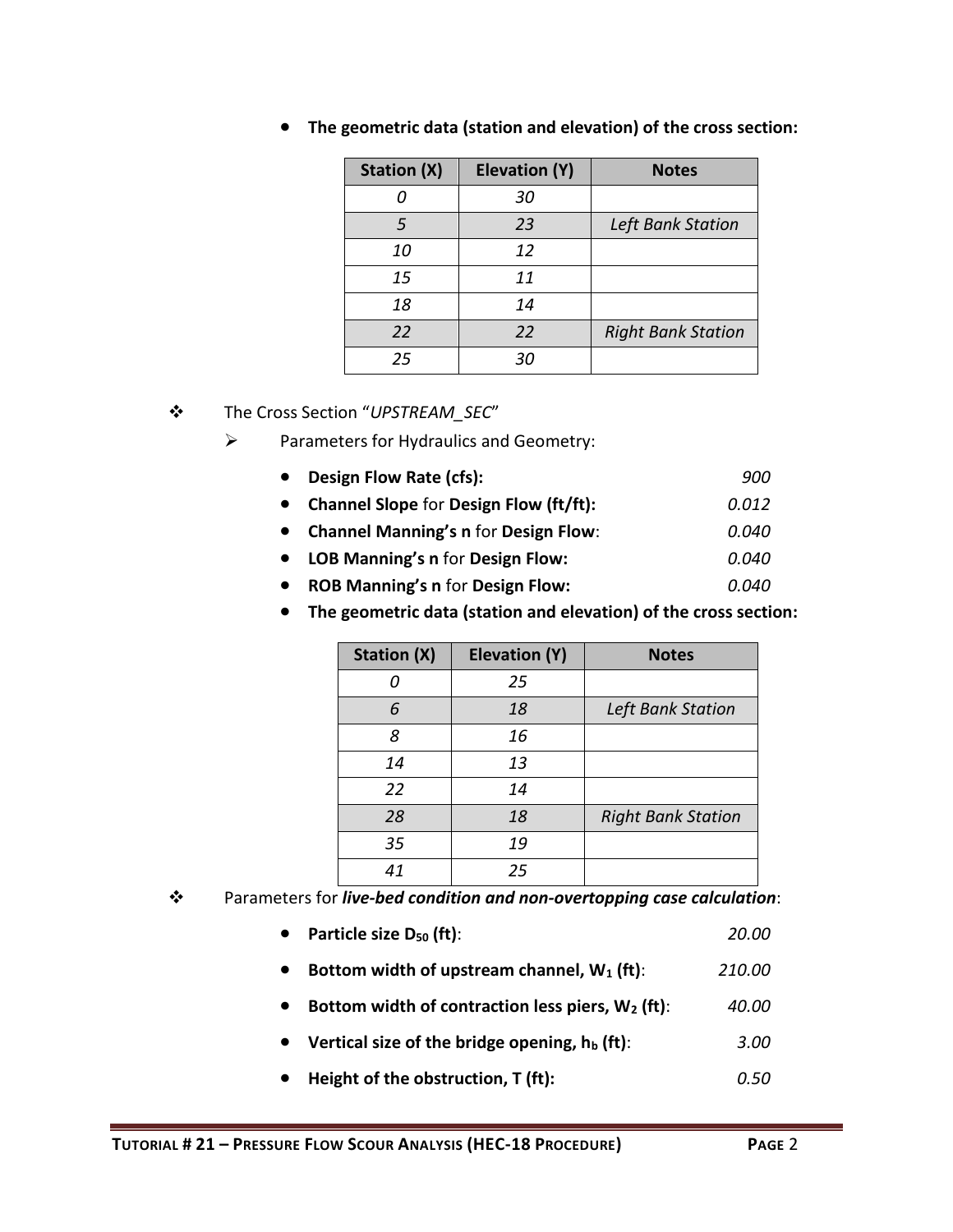## <span id="page-4-0"></span>**2.1 Step-by-Step Procedures**

- Step 1: Establish a New River Mechanics Project and Defaults Set-up
- Step 2: Prepare cross section hydraulics data
- Step 3: Calculate Pressure Flow Scour
- Step 4: Report and Document the results

#### <span id="page-4-1"></span>**2.1.1 Step 1 - Establish a New Project and Defaults Set-up**

(a) Click the **DDMSW** icon on the Desktop or Program menu to launch the **DDMSW.** Click the **OK** button to accept the software disclaimer as shown in the following figure.



After the **DDMSW** is launched, the **SELECT PROJECT** window is automatically opened as shown in the following figure.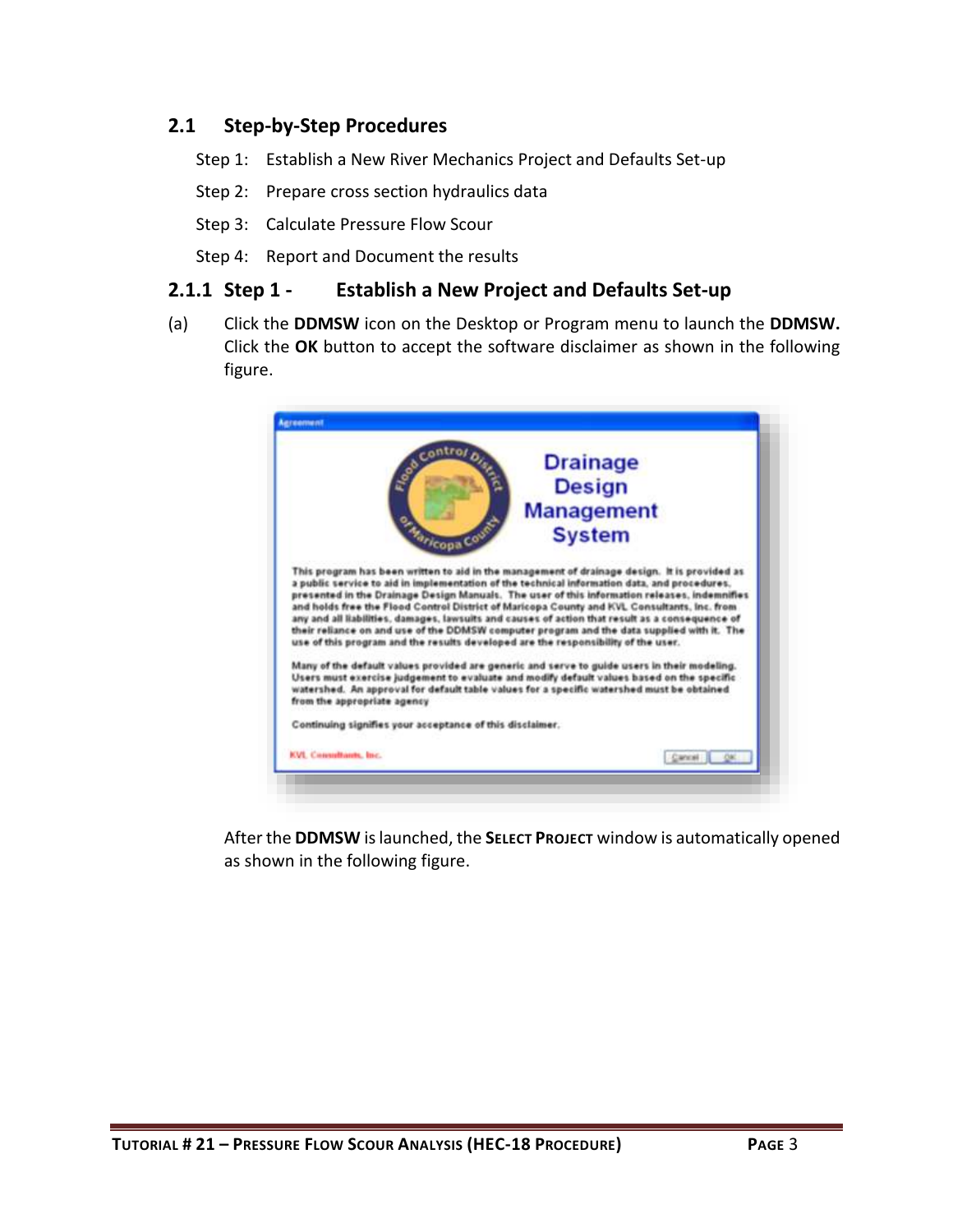|                          | List             |       | Details                                    |                |
|--------------------------|------------------|-------|--------------------------------------------|----------------|
| Lookfor                  |                  |       |                                            |                |
| Reference -              | Date             | ID.   | 10,000<br>Title                            | $\overline{a}$ |
| <b>BANKPROTECTIONFCD</b> | 01/01/2012 00049 |       | River Mechanics Example - Bank Protection  |                |
| <b>BRIDGEPIERFCD</b>     | 01/01/2012 00011 |       | River Mechanics Example - Bridge Pier      |                |
| EXAMPLE1                 | 01/01/2010 00001 |       | Clark, Green Ampt, Single, 6 Hour.         |                |
| EXAMPLE2                 | 01/01/2010       | 00002 | S-Graph, Green-Ampt, Single, 24 Hour       |                |
| <b>EXAMPLE3</b>          | 01/01/2010 00003 |       | S-Graph, Green-Ampt, Multiple, 6 Hour      |                |
| <b>EXAMPLE4</b>          | 01/01/2010 00004 |       | Clark, Init and Uniform, Single, 6 Hour    |                |
| KVLEXAMPLE1              | 01/01/2011 00005 |       | Example 1 HEC-1 tutorial project           |                |
| KVLEXAMPLE10             | 01/10/2014 00025 |       | HEC-1 Tutorial - Import HEC-1 File         |                |
| KVLEXAMPLE11             | 01/10/2014 00029 |       | FCDMC Hydraulics Manual Design Example 4.6 |                |
| KVLEXAMPLE12             | 01/10/2014 00030 |       | Street Drainage Example                    |                |
| KVLEXAMPLE2              | 01/01/2011 00021 |       | Example 2 using Shape files and NOAA 14    |                |
| KVLEXAMPLE3              | 01/01/2011 00024 |       | Example 3 Rational Method tutorial project |                |
| KVLEXAMPLE5              | 01/01/2011 00017 |       | HEC-1 Tutorial - Clark Unit Hydrograph     |                |
| <b>KVLEXAMPLE6</b>       | 01/01/2011 00018 |       | HEC-1 Tutorial - S-Graph Unit Hydrograph   |                |
| KVLEXAMPLE7              | 01/01/2011 00019 |       | Rational Method Tutorial                   |                |
| KVLEXAMPLER              | 01/01/2011 00020 |       | Street Drainage Examples                   |                |
| A Link                   | at.              |       | <b>Contract American Internet</b>          | ٠              |

- (b) Click the **Add** button on the **SELECT PROJECT** window to start a new project (Or **File → New Project → Add**).
- (c) Select **River Mechanics** checkbox and click the **OK** button on the **NEW PROJECT OPTIONS**  form.
- (d) Type "*PRESSURE\_SCOUR*" into the **Reference** textbox. This is the name of this newly created project. Users can choose any name for the Reference textbox as long as it does not exist in the current **DDMSW** project database.
- (e) Type into the **Title** textbox a brief descriptive title for this project. *(Optional)*
- (f) Type into the **Location** textbox the location of this project. *(Optional)*
- (g) Type into the **Agency** textbox the agency or company name**.** *(Optional)*
- (h) Check **River Mechanics Only** checkbox for this project.
- (i) Type a detailed description of this project into the comment area under the **Project Reference** frame. *(Optional)*
- (j) Set the Modification Date using today's date by clicking on the Calendar icon.
- (k) Click the **Save** button to save the entered data.
- (l) Click the **OK** button on the **SELECT PROJECT** window, and click the **OK** button on the pop-up message box. The following figure shows what the window looks like.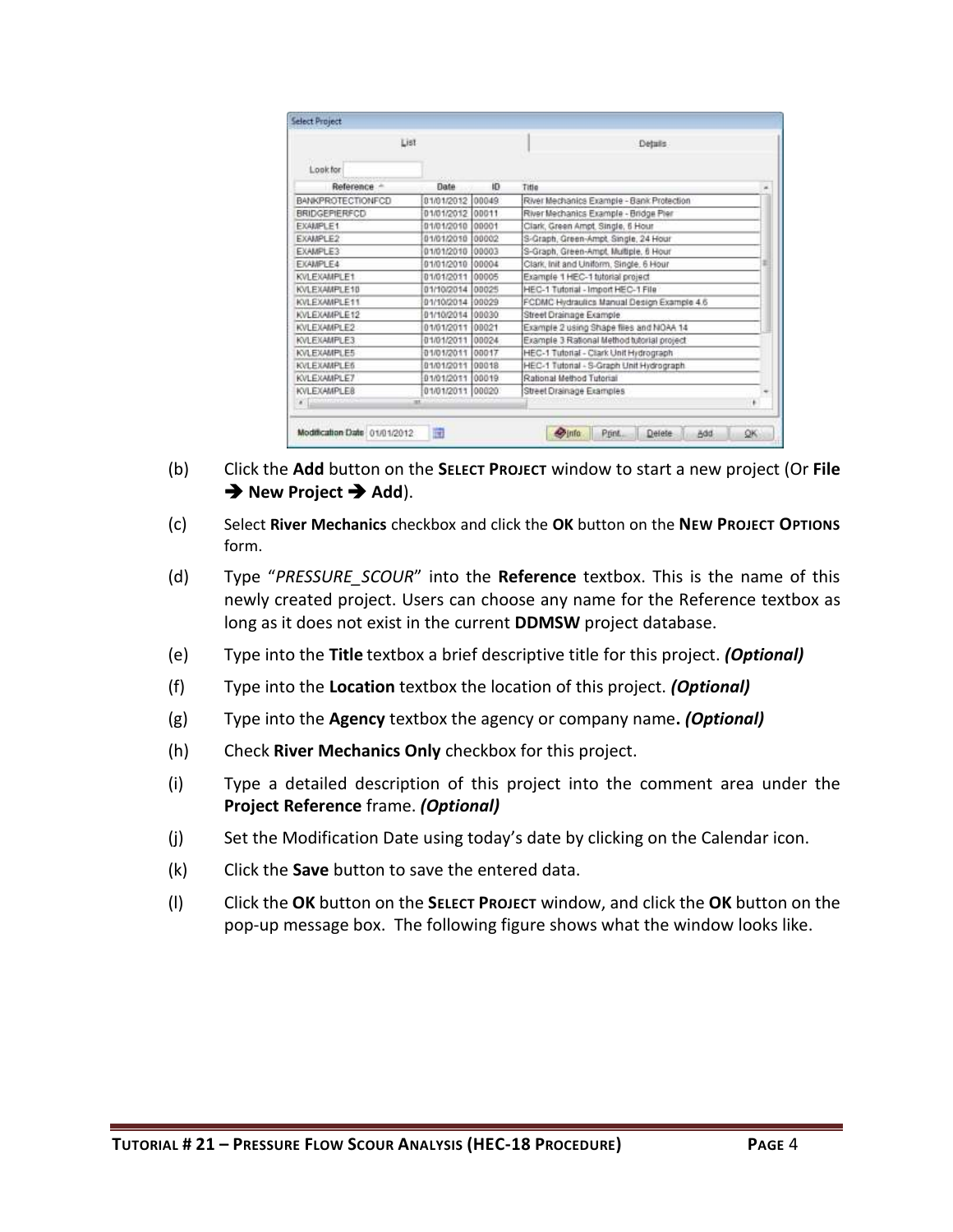| <b>Select Project</b> |                                                                                  |       |                         |    |  |  |
|-----------------------|----------------------------------------------------------------------------------|-------|-------------------------|----|--|--|
|                       | List                                                                             |       | Details                 |    |  |  |
|                       | <b>Project Reference</b>                                                         |       | <b>Project Defaults</b> |    |  |  |
| Project ID            | Reference <b>PRESSURE_SCOUR</b><br>00060                                         |       |                         |    |  |  |
|                       | Title   Pressure Flow Scour using HEC-18 Procedure                               |       | Soils FCDMC             |    |  |  |
|                       | Location   Maricopa County, Arizona                                              |       | Land Use FCDMC          |    |  |  |
|                       | Agency   Flood Control District of Maricopa County                               |       |                         |    |  |  |
|                       | River Mechanics Only                                                             |       |                         |    |  |  |
|                       | This is a tutorial project about the guide bank scour using HEC-18<br>procedure. |       |                         |    |  |  |
|                       | <b>IR</b><br><b>O</b> Info<br>Modification Date 05/15/2018                       | Print | Delete<br>Add           | OK |  |  |

**Note:** the **Project ID** "*00060"* in the above figure is the unique database record identifier for the project, which is automatically generated by the program when a new project is created. When users create a new project, the **Project ID** of the new project will not be the same as the **Project ID** shown in the above figure.

## <span id="page-6-0"></span>**2.1.2 Step 2 - Prepare cross section hydraulics Data**

From the menu bar of main application window, click **River Mechanics Cross Section Hydraulics**, to open **RIVER MECHANICS – CROSS SECTION HYDRAULICS** form.

| Edit<br>File | <b>River Mechanics</b><br>Help                    |  |
|--------------|---------------------------------------------------|--|
|              | Scour                                             |  |
|              | Riprap                                            |  |
|              | Launchable Riprap                                 |  |
|              | <b>Lateral Erosion</b>                            |  |
|              | Sediment Yield                                    |  |
|              | <b>Cross Section Hydraulics</b>                   |  |
|              | <b>Cross Section Geometry</b>                     |  |
|              | <b>Import Cross Sections from Another Project</b> |  |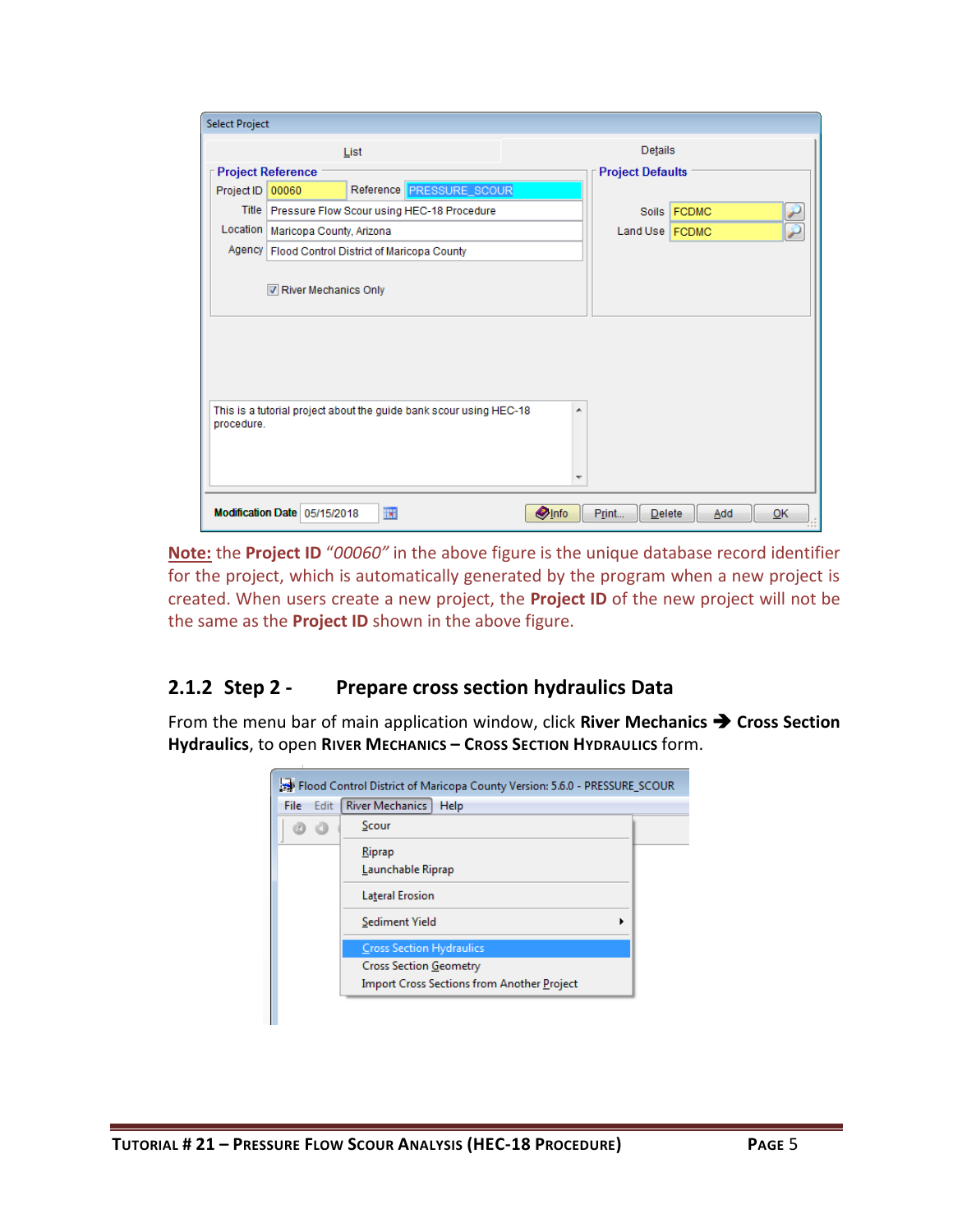#### **2.1.2.1 Entering Data for "***BRIDGE\_SEC***" cross section**

- (a) Type "*BRIDGE\_SEC*" into the blue textbox inside **Section ID** frame.
- (b) Check both **Design** and **Dominant** check boxes.
- (c) Enter  $\frac{d}{dx}$  o<sup>n</sup> into the **Flow Rate (cfs)** textbox under **Design** check box column.
- (d) Enter *"800"* into the **Flow Rate (cfs)** textbox under **Dominant** check box column.
- (e) Enter "*0.005"* into the **Slope (ft/ft)** textbox under **Design** check box column.
- (f) Enter "*0.005"* into the **Slope (ft/ft)** textbox under **Dominant** check box column.
- (g) Enter *"0.035"* into **Manning's n Channel** textbox under **Design** check box column.
- (h) Enter *"0.035"* into **Manning's n LOB** textbox under **Design** check box column.
- (i) Enter *"0.035"* into **Manning's n ROB** textbox under **Design** check box column.
- (j) Enter *"0.035"* into **Manning's n Channel** textbox under **Dominant** check box column.
- (k) Enter *"0.035"* into **Manning's n LOB** textbox under **Dominant** check box column.
- (l) Enter *"0.035"* into **Manning's n ROB** textbox under **Dominant** check box column.
- (m) Click the **Save** button to save the entered data.
- (n) Click on  $\frac{w}{X}$  *Section*" button  $\frac{X}{X}$  *Section* at the bottom to enter x and y ordinates for channel cross section.
- (o) Enter first X and Y values (X: 0 and Y: 25) from the following table in **X (ft)** and **Y (ft)** text box of *"Natural Cross Sections – Edit" window*. After entering the data click on *"Save & Add Record"* button. Now enter all values of X and Y from following table.

| <b>Station (X)</b> | <b>Elevation (Y)</b> | <b>Notes</b>              |
|--------------------|----------------------|---------------------------|
|                    | 30                   |                           |
| 5                  | 23                   | Left Bank Station         |
| 10                 | 12                   |                           |
| 15                 | 11                   |                           |
| 18                 | 14                   |                           |
| 22                 | 22                   | <b>Right Bank Station</b> |
| 25                 | 30                   |                           |

- (p) After entering all X and Y values set left and right over bank by selecting the row with X value of "5" on X and Y table on the left and then clicking a "Selection" button next to left text box in "Natural Cross Sections" window to set left over bank and by selecting the row with X value of "22" and then clicking a "Selection" button next to right text box in "Natural Cross Sections" window to set right over bank
- (q) Once all X and Y values are entered along with LOB and ROB station, the *"Natural Cross Sections"* window should look like following: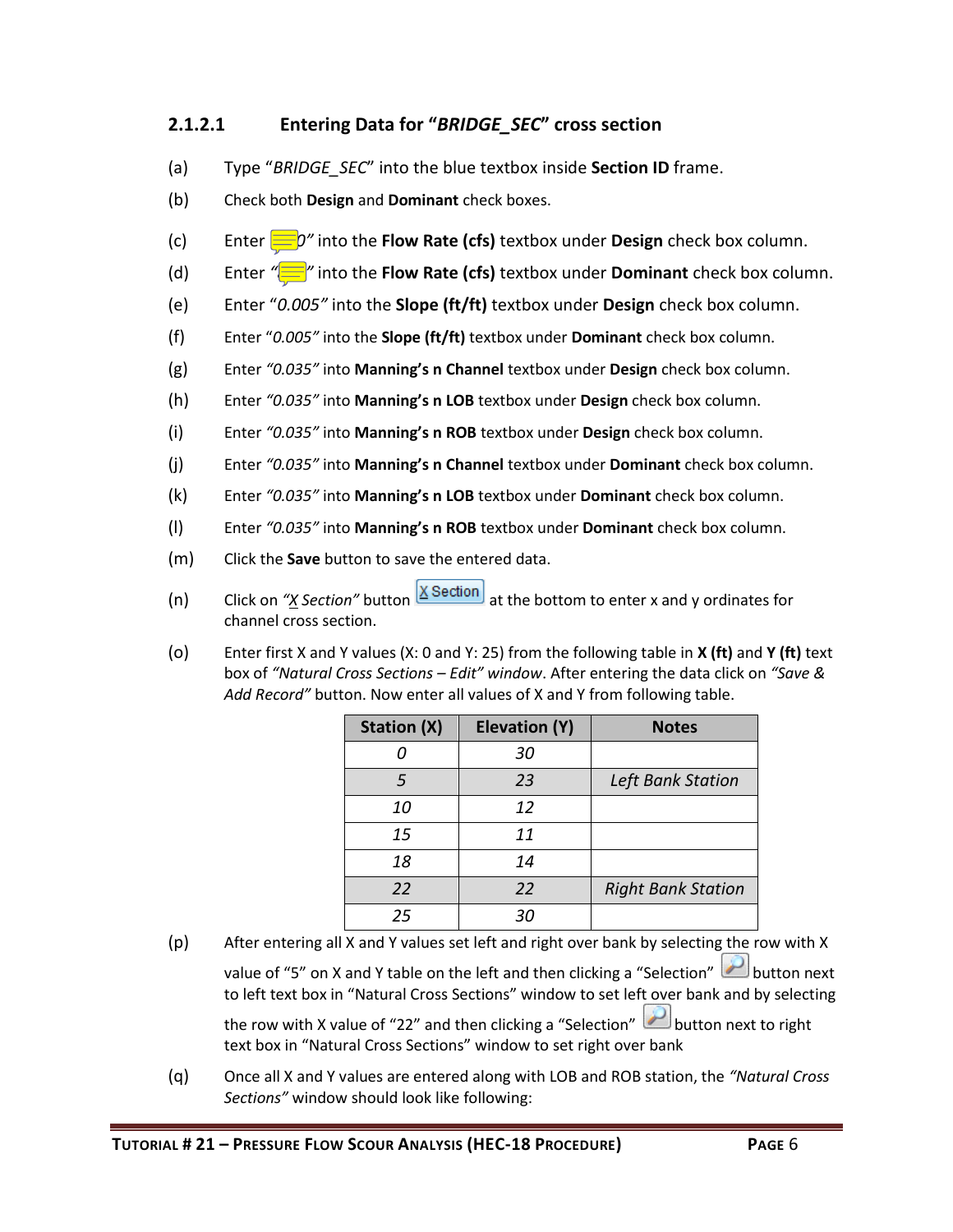| <b>Re</b> Natural Cross Sections                                                                                                                        |                                                                                                                                   | $\Sigma\!3$<br>$\Box$<br>$\qquad \qquad \Box$                                                                                                                                                                       |
|---------------------------------------------------------------------------------------------------------------------------------------------------------|-----------------------------------------------------------------------------------------------------------------------------------|---------------------------------------------------------------------------------------------------------------------------------------------------------------------------------------------------------------------|
| $x -$<br>Y<br>$\overline{a}$<br>0.00<br>30.00<br>5.00<br>23.00<br>12.00<br>10.00<br>15.00<br>11.00<br>18.00<br>14.00<br>22.00<br>22.00<br>30.00<br>25.0 | <b>Overbank</b><br>Left<br>5.00<br>22.00<br>Right<br><b>Graph current record</b><br>П<br>Adjustments<br>Elevation Adjustment (ft) | 33.00<br>®<br>ROB<br>R<br>30.00<br>27.00<br>24.00<br>21.00<br>18.00<br>15.00<br>12.00<br>9.00<br>$-6$ $-3$ 0 3<br>9<br>12 15 18 21 24 27 30 33<br>6<br><b>Cross Section</b><br>$\triangleright$<br>BRIDGE_SEC<br>ID |
|                                                                                                                                                         |                                                                                                                                   | Delete and Confirm<br><b>Adjust</b><br>25.00<br>X(f <sup>t</sup> )<br>Y(f <sup>t</sup> )<br>Save & Add Record<br>30.00                                                                                              |
| Overbank                                                                                                                                                |                                                                                                                                   | <b>O</b> Info<br>Print<br>QK<br>Delete<br>Add<br>Táil                                                                                                                                                               |

- (r) Click on *"OK"* button to close the *"Natural Cross Sections"* window.
- (s) Click on *"Update"* button to update the hydraulics for the *"BRIDGE\_SEC".*
- (t) After the update is complete, the *"River Mechanics – Cross Section Hydraulics"* window should look like the following:

| River Mechanics - Cross Section Hydraulics |                                       |                     | $\qquad \qquad \Box$ | $\Sigma$<br>$\Box$ |
|--------------------------------------------|---------------------------------------|---------------------|----------------------|--------------------|
| <b>Section ID</b>                          | <b>Entire Cross Section</b>           |                     |                      |                    |
| BRIDGE_SEC                                 | Calculate Data<br>Source<br>▼         | $\nabla$ Design     | Dominant             |                    |
|                                            | Flow Rate (cfs)<br><b>Total Scour</b> | 2400                | 2600                 |                    |
| Cross Section ID A                         | A<br>Slope (ft/ft)                    | 0.005000            | 0.005000             |                    |
| RIDGE SE                                   | Manning's n Channel                   | 0.035               | 0.035                | Man's n            |
|                                            | Manning's n LOB                       | 0.035               | 0.035                |                    |
|                                            | Manning's n ROB                       | 0.035               | 0.035                |                    |
|                                            | Flow Area (sq ft)                     | 227.00              | 240.17               |                    |
|                                            | Wetted Perimeter (ft)                 | 44.50               | 45.22                |                    |
|                                            | Average Width (ft)                    | 13.72               | 14.02                |                    |
|                                            | Top Width (ft)                        | 22.33               | 22.96                |                    |
|                                            | Hydraulic Depth (ft)                  | 10.17               | 10.46                |                    |
|                                            | Normal or Max Depth (ft)              | 16.55               | 17.13                |                    |
| k                                          | ٠<br>Velocity (ft/sec)                | 10.57               | 10.83                |                    |
|                                            | ▲                                     |                     |                      |                    |
|                                            |                                       |                     |                      |                    |
|                                            |                                       |                     |                      |                    |
|                                            | $\overline{\phantom{a}}$              |                     |                      |                    |
| <b>O</b> Info<br>Print                     | Delete<br>Add<br>Copy<br>Graph        | X Section<br>Detail | $ $ Update $ $       | QK                 |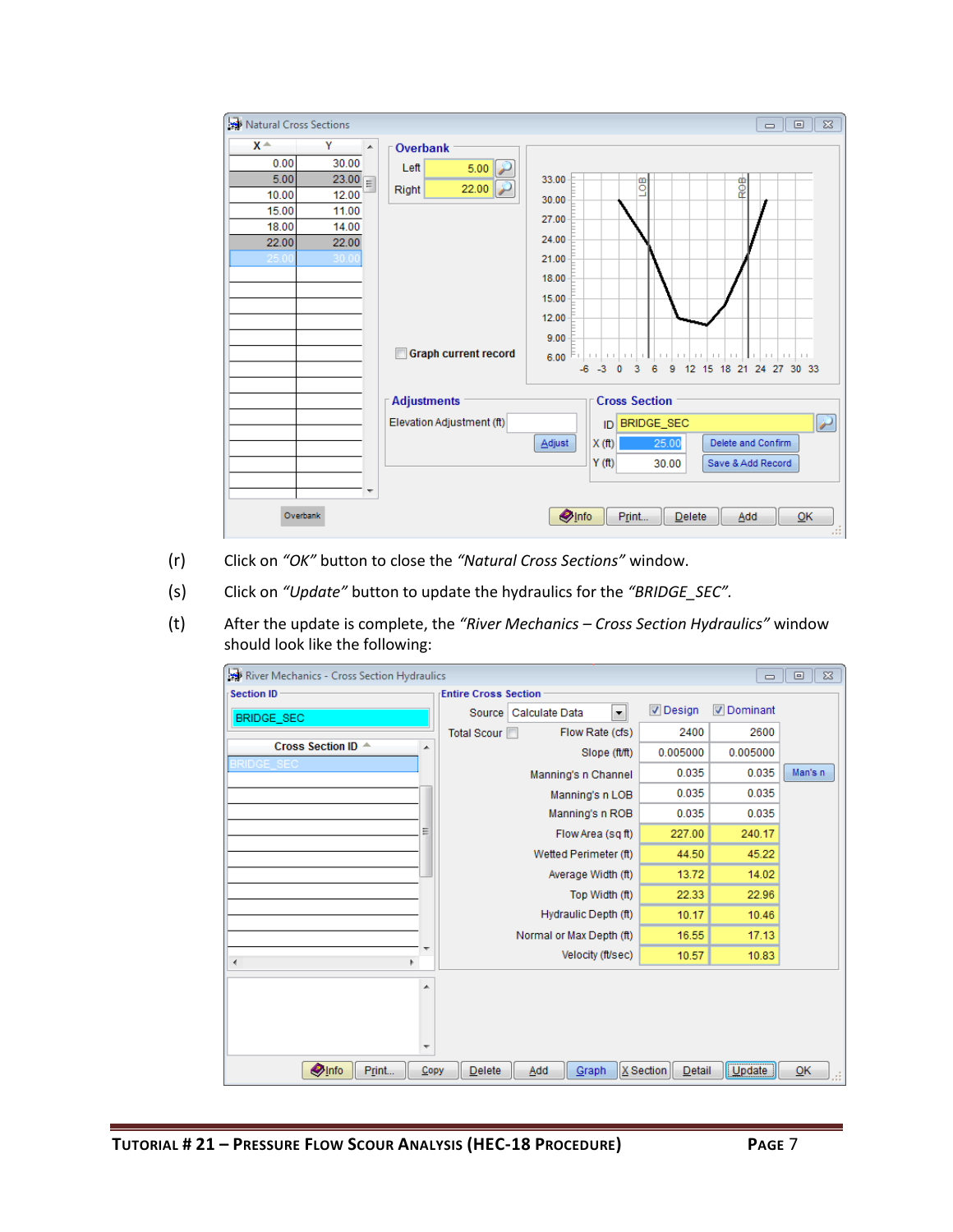#### **2.1.2.2 Entering Data for "***UPSTREAM\_SEC***" cross section**

- (a) Now click on *"Add"* button in *"River Mechanics – Cross Section Hydraulics"* window to add data for *"UPSTREAM\_SEC"*.
- (b) Type "*UPSTREAM \_SEC*" into the blue textbox inside **Section ID** frame.
- (c) Check both **Design** check box only.
- (d) Enter  $\frac{d}{dx}$  into the **Flow Rate (cfs)** textbox under **Design** check box column.
- (e) Enter "*0.012"* into the **Slope (ft/ft)** textbox under **Design** check box column.
- (f) Enter *"0.040"* into **Manning's n Channel** textbox under **Design** check box column.
- (g) Enter *"0.040"* into **Manning's n LOB** textbox under **Design** check box column.
- (h) Enter *"0.040"* into **Manning's n ROB** textbox under **Design** check box column.
- (i) Click the **Save** button to save the entered data.
- (j) Click on "*X* Section" button **X** Section at the bottom to enter x and y ordinates for channel cross section.
- (k) Enter first X and Y values (X: 0 and Y: 25) from the following table in **X (ft)** and **Y (ft)** text box of *"Natural Cross Sections – Edit" window*. After entering the data click on *"Save & Add Record"* button. Now enter all values of X and Y from following table.

| <b>Station (X)</b> | <b>Elevation (Y)</b> | <b>Notes</b>              |
|--------------------|----------------------|---------------------------|
|                    | 25                   |                           |
| 6                  | 18                   | Left Bank Station         |
| 8                  | 16                   |                           |
| 14                 | 13                   |                           |
| 22                 | 14                   |                           |
| 28                 | 18                   | <b>Right Bank Station</b> |
| 35                 | 19                   |                           |
| 41                 | 25                   |                           |

(l) After entering all X and Y values set left and right over bank by selecting the row with X value of "6" on X and Y table on the left and then clicking a "Selection" button next to left text box in "Natural Cross Sections" window to set left over bank and by selecting

the row with X value of "28" and then clicking a "Selection" button next to right text box in "Natural Cross Sections" window to set right over bank

(m) Once all X and Y values are entered along with LOB and ROB station, the *"Natural Cross Sections"* window should look like following: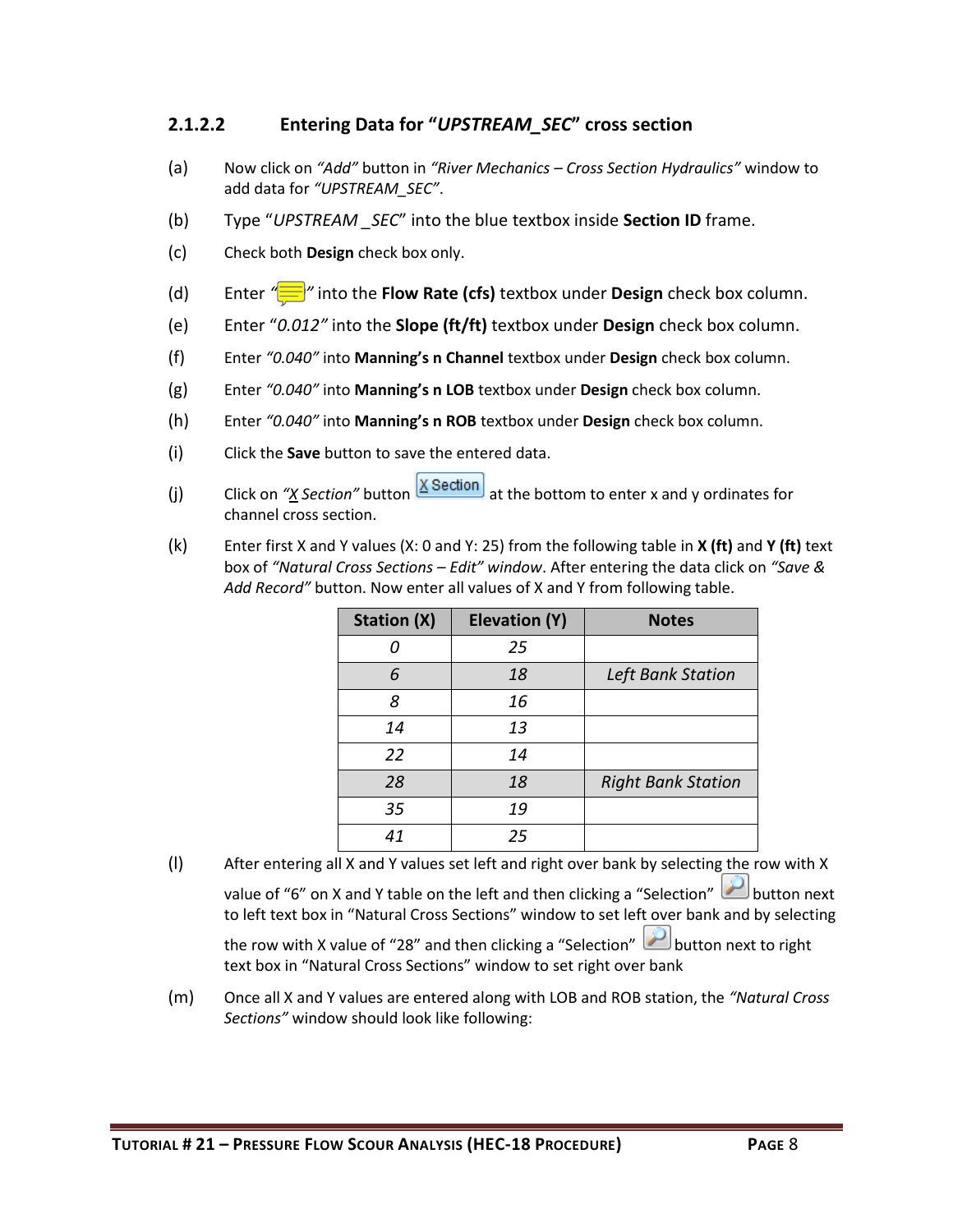| <b>RE</b> Natural Cross Sections                                                                                                                                                      |                                                                                                                              | $\begin{array}{c c c c c c} \hline \multicolumn{3}{c }{\mathbf{C}} & \multicolumn{3}{c }{\mathbf{S}} & \multicolumn{3}{c }{\mathbf{S}} & \multicolumn{3}{c }{\mathbf{S}} & \multicolumn{3}{c }{\mathbf{S}} & \multicolumn{3}{c }{\mathbf{S}} & \multicolumn{3}{c }{\mathbf{S}} & \multicolumn{3}{c }{\mathbf{S}} & \multicolumn{3}{c }{\mathbf{S}} & \multicolumn{3}{c }{\mathbf{S}} & \multicolumn{3}{c }{\mathbf{S}} & \multicolumn{3}{c }{\mathbf$ |
|---------------------------------------------------------------------------------------------------------------------------------------------------------------------------------------|------------------------------------------------------------------------------------------------------------------------------|-------------------------------------------------------------------------------------------------------------------------------------------------------------------------------------------------------------------------------------------------------------------------------------------------------------------------------------------------------------------------------------------------------------------------------------------------------|
| $x -$<br>Y<br>$\blacktriangle$<br>0.00<br>25.00<br>6.00<br>18.00<br>8.00<br>16.00<br>14.00<br>13.00<br>22.00<br>14.00<br>18.00<br>28.00<br>35.00<br>19.00<br>41.00<br>25.00<br>Ξ<br>₹ | Overbank<br>Left<br>6.00<br>28.00<br>Right<br><b>Graph current record</b><br><b>Adjustments</b><br>Elevation Adjustment (ft) | go<br>ROB<br>28.00<br>26.00<br>24.00<br>22.00<br>20.00<br>18.00<br>16.00<br>14.00<br>12.00<br>10.00<br>8.00<br>dumma hanna<br>l marant<br>$-10$<br>10<br>20<br>30<br>50<br>0<br>40<br><b>Cross Section</b><br>$\overline{\mathcal{P}}$<br>UPSTREAM_SEC<br><b>ID</b><br>Delete and Confirm<br>Adjust<br>X(f <sup>t</sup> )<br>41.00<br>Y(f <sup>t</sup> )<br>Save & Add Record<br>25.00                                                                |
| Overbank                                                                                                                                                                              |                                                                                                                              | <b>O</b> Info<br>$\overline{\mathsf{O}}$ K<br>Print<br>Delete<br>Add<br>M                                                                                                                                                                                                                                                                                                                                                                             |

- (n) Click on *"OK"* button to close the *"Natural Cross Sections"* window.
- (o) Click on *"Update"* button to update the hydraulics for the *"BRIDGE\_SEC".*
- (p) After the update is complete, the *"River Mechanics – Cross Section Hydraulics"* window should look like the following:

| River Mechanics - Cross Section Hydraulics |                                       |                     | $\begin{array}{c c c c c c} \hline \multicolumn{3}{c }{\mathbf{C}} & \multicolumn{3}{c }{\mathbf{S}} & \multicolumn{3}{c }{\mathbf{S}} \end{array}$ |
|--------------------------------------------|---------------------------------------|---------------------|-----------------------------------------------------------------------------------------------------------------------------------------------------|
| <b>Section ID</b>                          | <b>Entire Cross Section</b>           |                     |                                                                                                                                                     |
| UPSTREAM_SEC                               | Calculate Data<br>Source<br>۰         | Design              | Dominant                                                                                                                                            |
|                                            | Flow Rate (cfs)<br><b>Total Scour</b> | 3800                |                                                                                                                                                     |
| Cross Section ID A<br>A                    | Slope (ft/ft)                         | 0.012000            |                                                                                                                                                     |
| BRIDGE_SEC                                 | Manning's n Channel                   | 0.040               | Man's n                                                                                                                                             |
|                                            | Manning's n LOB                       | 0.040               |                                                                                                                                                     |
|                                            | Manning's n ROB                       | 0.040               |                                                                                                                                                     |
|                                            | Flow Area (sq ft)                     | 262.46              |                                                                                                                                                     |
|                                            | Wetted Perimeter (ft)                 | 46.37               |                                                                                                                                                     |
|                                            | Average Width (ft)                    | 24.25               |                                                                                                                                                     |
| Ξ                                          | Top Width (ft)                        | 38.81               |                                                                                                                                                     |
|                                            | Hydraulic Depth (ft)                  | 6.76                |                                                                                                                                                     |
|                                            | Normal or Max Depth (ft)              | 10.82               |                                                                                                                                                     |
| k                                          | Velocity (ft/sec)                     | 14.48               |                                                                                                                                                     |
| ۰                                          |                                       |                     |                                                                                                                                                     |
|                                            |                                       |                     |                                                                                                                                                     |
|                                            |                                       |                     |                                                                                                                                                     |
| $\overline{\phantom{a}}$                   |                                       |                     |                                                                                                                                                     |
| <b>Olnfo</b><br>Print<br>Copy              | Delete<br>Add<br>Graph                | X Section<br>Detail | Update<br>QK                                                                                                                                        |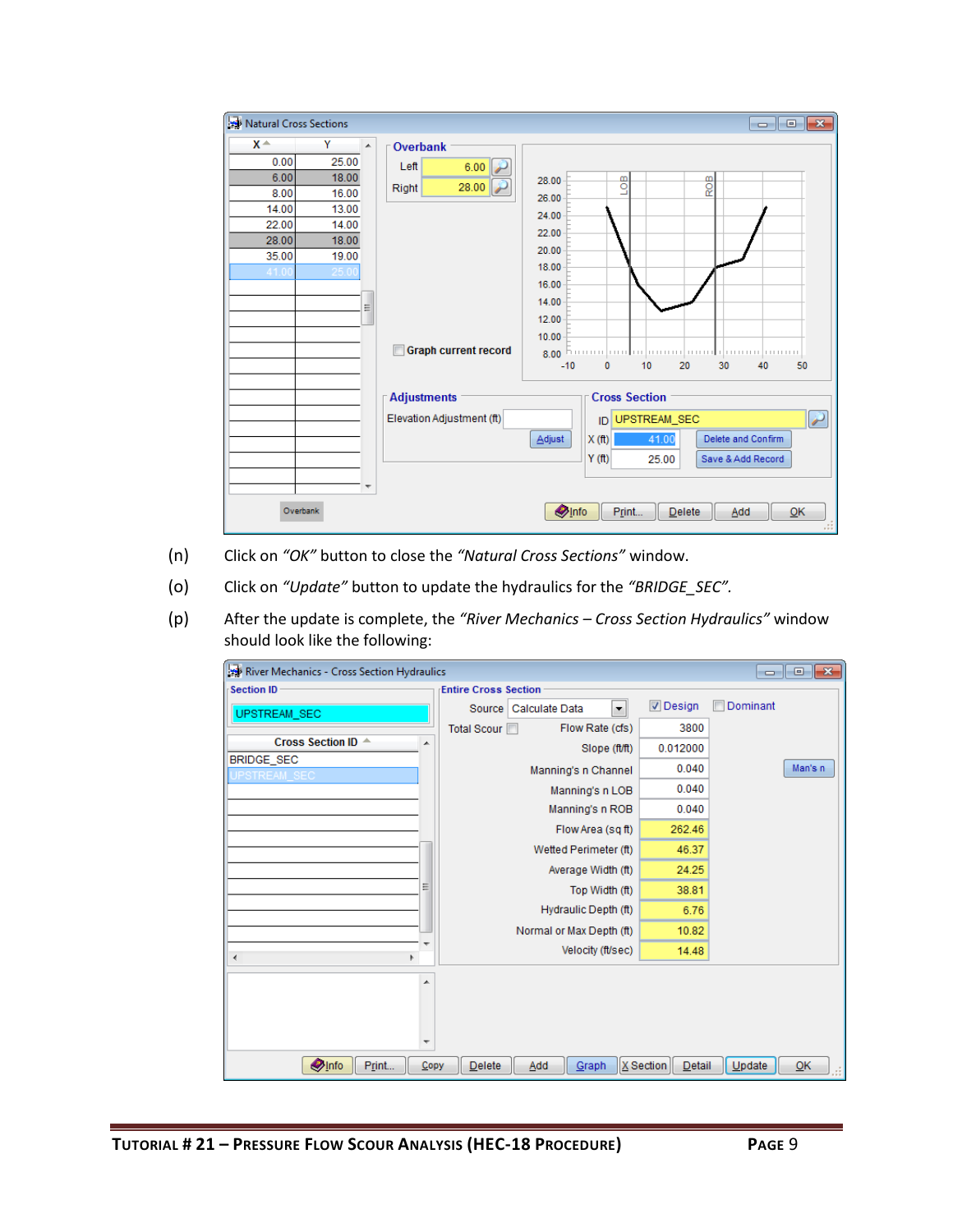## <span id="page-11-0"></span>**2.1.3 Step 3 - Calculate the Pressure Flow Scour**

(a) From the menu bar of main application window, click **River Mechanics Scour**, to open the **TOTAL SCOUR** form.

|               | Flood Control District of Maricopa County Version: 5.6.0 - ABUTMENT_NCHRP                                      |  |
|---------------|----------------------------------------------------------------------------------------------------------------|--|
| Edit<br>File: | River Mechanics<br>Help                                                                                        |  |
|               | Scour                                                                                                          |  |
|               | Riprap<br>Launchable Riprap                                                                                    |  |
|               | <b>Lateral Erosion</b>                                                                                         |  |
|               | Sediment Yield<br>٠                                                                                            |  |
|               | Cross Section Hydraulics<br><b>Cross Section Geometry</b><br><b>Import Cross Sections from Another Project</b> |  |

| Total Scour - MB: 01 - ID: |                      |                          |         |         |                |           |          |                |                |
|----------------------------|----------------------|--------------------------|---------|---------|----------------|-----------|----------|----------------|----------------|
| List                       | Total<br>Long Term   | General                  | Local   | Bedform |                | Low Flow  |          | Pier Influence |                |
|                            |                      |                          |         |         |                |           |          |                |                |
| ID                         | <b>Cross Section</b> | Long Term                | General | Local   | <b>Bedform</b> | Bend      | Low Flow | Total          | $\overline{a}$ |
| $\triangle$                | ID                   | Scour                    | Scour   | Scour   | Scour          | Scour     | Scour    | Scour          |                |
|                            |                      |                          |         |         |                |           |          |                |                |
|                            |                      |                          |         |         |                |           |          |                |                |
|                            |                      |                          |         |         |                |           |          |                |                |
|                            |                      |                          |         |         |                |           |          |                |                |
|                            |                      |                          |         |         |                |           |          |                |                |
|                            |                      |                          |         |         |                |           |          |                |                |
|                            |                      |                          |         |         |                |           |          |                |                |
|                            |                      |                          |         |         |                |           |          |                |                |
|                            |                      |                          |         |         |                |           |          |                |                |
|                            |                      |                          |         |         |                |           |          |                |                |
|                            |                      |                          |         |         |                |           |          |                |                |
|                            |                      |                          |         |         |                |           |          |                |                |
| ∢                          | $\mathbb{H}$         |                          |         |         |                |           |          | k              |                |
|                            |                      |                          |         |         |                |           |          |                |                |
|                            | $\bigotimes$ Help    | $\Diamond$ Info<br>Print | Delete  |         | Add            | <b>MB</b> | Update   | QK             |                |
|                            |                      |                          |         |         |                |           |          |                |                |

- (b) Click the **Add** button to activate the necessary data entry fields.
- (c) Type "*PRESS01*" into the **ID** textbox.
- (d) Check the **General** Checkbox only.
- (e) Click the browse button **in** the **Method** column across **General** check box to launch local scour method select menu.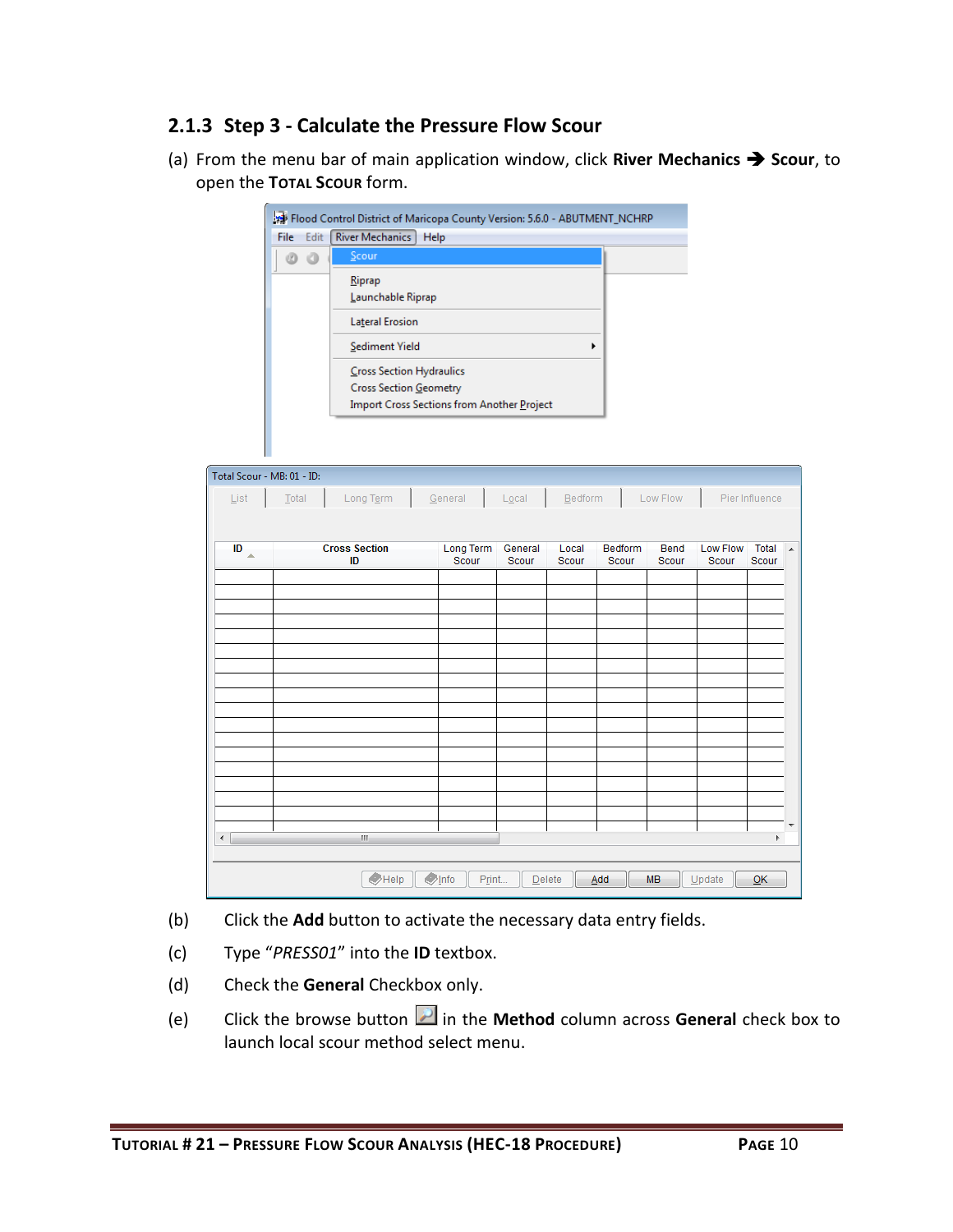| Lacey                               |
|-------------------------------------|
| Neill and HEC-18                    |
| Neill and HEC-18 With Pressure Flow |
| Blench                              |
|                                     |
|                                     |
|                                     |
|                                     |
| Cancel<br>ОΚ                        |

Select the "*Neill and HEC-18 With Pressure Flow*" from the **SELECT METHOD** window, and click **OK** to close the **SELECT METHOD** window

(f) Click the **Save** button to save the entered data. The **TOTAL SCOUR – MB: 01 – ID** window shows up like following figure.

| Total Scour - MB: 01 - ID: -- Edit |                         |                         |              |      |          |                   |       |        |         |                                     |        |                |                  |
|------------------------------------|-------------------------|-------------------------|--------------|------|----------|-------------------|-------|--------|---------|-------------------------------------|--------|----------------|------------------|
| List                               | Total                   |                         | Long Term    |      | General  |                   |       | Local  | Bedform | Low Flow                            |        | Pier Influence |                  |
| ID                                 | Major Basin ID 01<br>ID | PRESS01                 | ₽            |      |          |                   |       |        |         |                                     |        |                |                  |
| <b>Scour Depth</b>                 |                         |                         |              |      |          |                   |       |        |         |                                     |        |                |                  |
|                                    |                         |                         | Include Calc |      | FS Value | Custom<br>Calc FS |       | Method |         |                                     |        |                |                  |
|                                    | Long Term               |                         |              |      |          |                   |       |        |         |                                     |        |                |                  |
|                                    | General                 | $\overline{\mathbf{v}}$ | 0.00         |      | 0.00     | п                 | F     |        |         | Neill and HEC-18 With Pressure Flow |        |                | $\overline{\nu}$ |
|                                    | Local                   | $\Box$                  |              |      |          |                   |       |        |         |                                     |        |                |                  |
|                                    | Bedform                 |                         |              |      |          |                   |       |        |         |                                     |        |                |                  |
|                                    | Low Flow                | m                       |              |      |          |                   |       |        |         |                                     |        |                |                  |
|                                    | Headcut $\Box$          |                         |              |      |          |                   |       |        |         |                                     |        |                |                  |
|                                    | Tailcut <b>n</b>        |                         |              |      |          |                   |       |        |         |                                     |        |                | ▲                |
|                                    | Total (ft)              |                         |              |      |          |                   |       |        |         |                                     |        |                |                  |
|                                    | Pier Influence          | $\blacksquare$          |              |      |          |                   |       |        |         |                                     |        |                | ٠                |
|                                    |                         |                         |              |      |          |                   |       |        |         |                                     |        |                |                  |
|                                    |                         |                         |              | Save | Cancel   |                   | Print | Delete | Add     | <b>MB</b>                           | Update |                | OK               |

- (g) Click the **General** tab
- (h) Select *"BRIDGE\_SEC"* for *"Bridge Section ID"* inside *"Sections"* frame.
- (i) Select *"UPSTREAM\_SEC"* for *"Upstream Section ID"* inside *"Sections"* frame.
- (j) Under *"Neill Parameters (use Bridge Section)"* frame, select *"Sand"* for **Exponent m** textbox and select *"Straight Reach"* for **Bend Factor Z** textbox.
- (k) Enter *"20"* into the **D50 (mm)** textbox.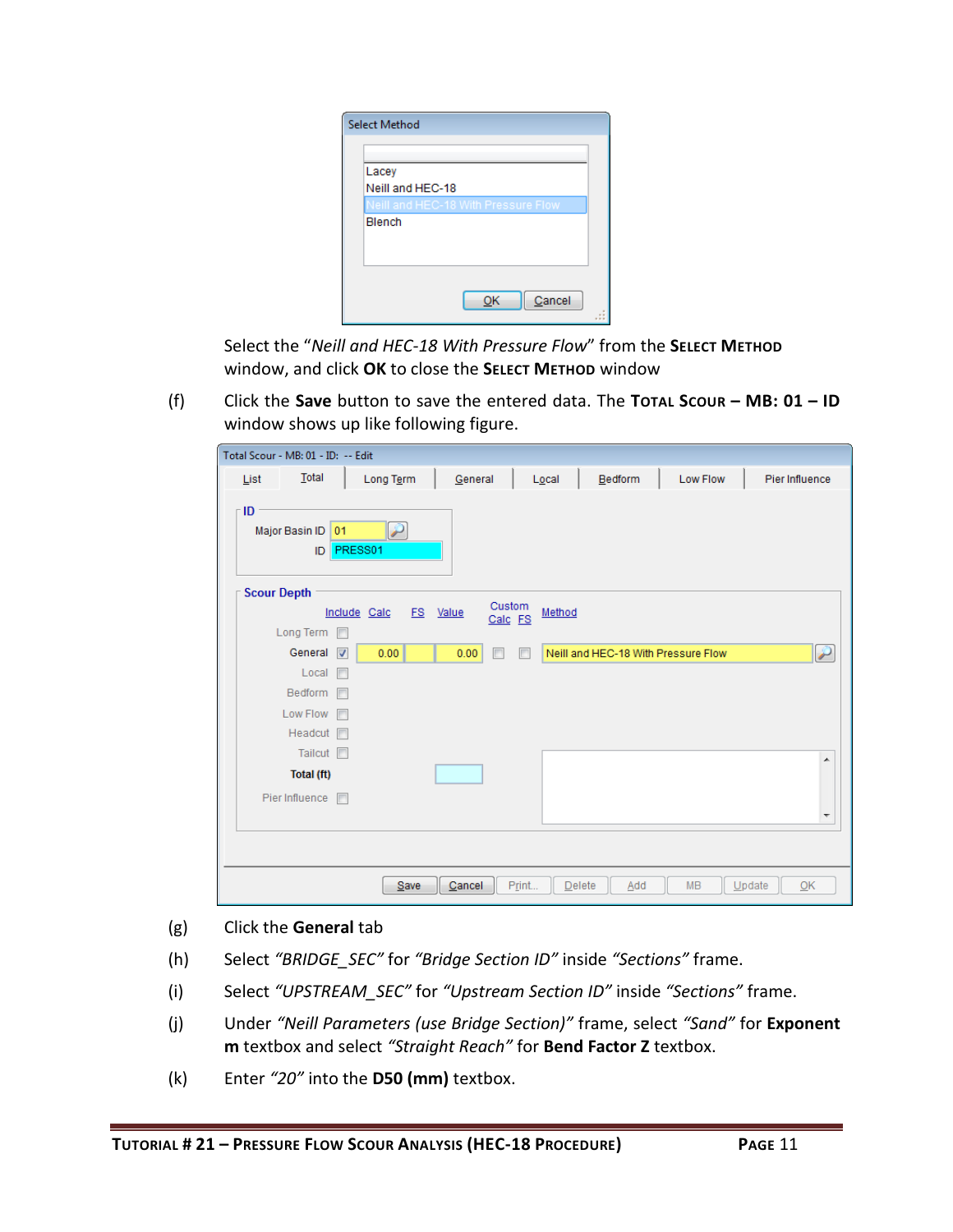- (l) Enter *"210"* into the **Bottom width of upstream channel, W1 (ft)** textbox.
- (m) Enter *"40"* into the **Bottom width of contraction less piers, W2 (ft)** textbox.
- (n) Enter *3* into the **Vertical size of the bridge opening, hb (ft)** textbox.
- (o) Enter "*0.5"* into the **Height of the obstruction, T (ft)** textbox.
- (p) Click the **Save** button to save the entered data.
- (q) Click the **Update** button to update the data.
- (r) Select "*This Record*" from the **SELECTION OPTION** window, and click **Yes** from the confirmation message to proceed.

| <b>Select Option</b>                                                              |                                                                                                                                                                                                |
|-----------------------------------------------------------------------------------|------------------------------------------------------------------------------------------------------------------------------------------------------------------------------------------------|
| Option<br>▴<br>This Record<br>This Major Basin<br>All<br>$\overline{\phantom{a}}$ | Calculate Local Scour<br>This will calculate the Local Scour for the current record.<br>If you want to calculate the Total Scour, Click 'Update' on the Total Tab.<br>Do you want to continue? |
| <br>Cancel<br>48                                                                  | No.<br>Yes                                                                                                                                                                                     |

(s) After the update the window looks like what is shown in the following figure

| List                                                                                 | Total                    |          | Lung Taim. | General                                                                                        | Liscal                                | Budtoni. |                                             | Low Flow      | Partitions:                                            |          |
|--------------------------------------------------------------------------------------|--------------------------|----------|------------|------------------------------------------------------------------------------------------------|---------------------------------------|----------|---------------------------------------------|---------------|--------------------------------------------------------|----------|
| <b>Sections</b><br>Bridge Section ID BRIDGE SEC<br>Upstream Section ID LIPSTREAM SEC |                          |          |            | <b>HEC.18 Pressure Flow Upstream Parameters</b><br>Manual Input Parameters<br>Overlopping<br>u |                                       |          | Hydraulic Depth (ft)<br>Avg Velocity (ft/s) | 6.75<br>14.48 |                                                        |          |
|                                                                                      |                          |          |            | D50 (mm)                                                                                       | 20.000                                |          | Critical Velocity (ft/s)                    | 6.19          | <b>Live Bed</b>                                        |          |
| <b>Neill Parameters (use Bridge Section)</b>                                         |                          |          |            | No Overtopping - Live Bed                                                                      |                                       |          |                                             |               |                                                        |          |
|                                                                                      |                          | Design   | Dominant   | Flow in upstream channel, Q1 (cfs)                                                             |                                       | 3249.00  |                                             |               | Vertical size of the bridge opening, hb (ft)           | 6.50     |
|                                                                                      | Design Flow Rate (cfs)   | 2400     | 2800       | Flow in the contracted channel, Q2 (cfs)                                                       |                                       | 2400.00  |                                             |               | Upstream channel flow depth, hu (ft)                   | 6.76     |
|                                                                                      | Hydraulic Depth (ft)     | 50.17    | 10:46      | Bottom width of upstream channel, W1 (ft)                                                      |                                       | 210.00   |                                             |               | Distance from water to lower face of girders, ht (ft). | $0 - 26$ |
|                                                                                      | Average Width (ft)       | 13.72    | 14.02      | Bottom width of contraction less piers W2 (ft)                                                 |                                       | 40.00    |                                             |               | Height of the obstruction, T (ft)                      | 3.00     |
|                                                                                      | Slope (Rft)              | 0.005000 | 0.005000   |                                                                                                | Water Temp (C)                        | 20       | w                                           |               | Weir flow height, hw (ft)                              | 0.00     |
|                                                                                      | Exponent m               | 0.67     | <b>I</b>   |                                                                                                | Exponent, K1                          | 0.64     |                                             |               | Maximum thickness of the flow separation. I (ft)       | 1.68     |
|                                                                                      | Bend Factor Z            | 0.50     | L, 2       | Average depth in upstream channel. Y1 (ft)                                                     |                                       | 6.76     |                                             |               | Scour depth, ya (ft)                                   | 10.25    |
| Scour Depth (Including Bend) (ft)                                                    |                          | 5.03     |            |                                                                                                | Average depth in contraction, Y2 (ft) | 15.07    |                                             |               |                                                        |          |
| Scour Depth (ft)                                                                     | Final General Scour (ft) | 10.25    |            |                                                                                                |                                       |          |                                             |               |                                                        |          |
|                                                                                      |                          |          |            |                                                                                                | <b>O</b> Help                         | @into    | Pont<br>Delate.                             | Add           | <b>NB</b><br>Lipdate                                   | OK       |

## <span id="page-13-0"></span>**2.1.4 Step 4 - Report and Document the Results**

In this section, the instruction will be given on how to view, print, and export the calculation results of the guide bank scour.